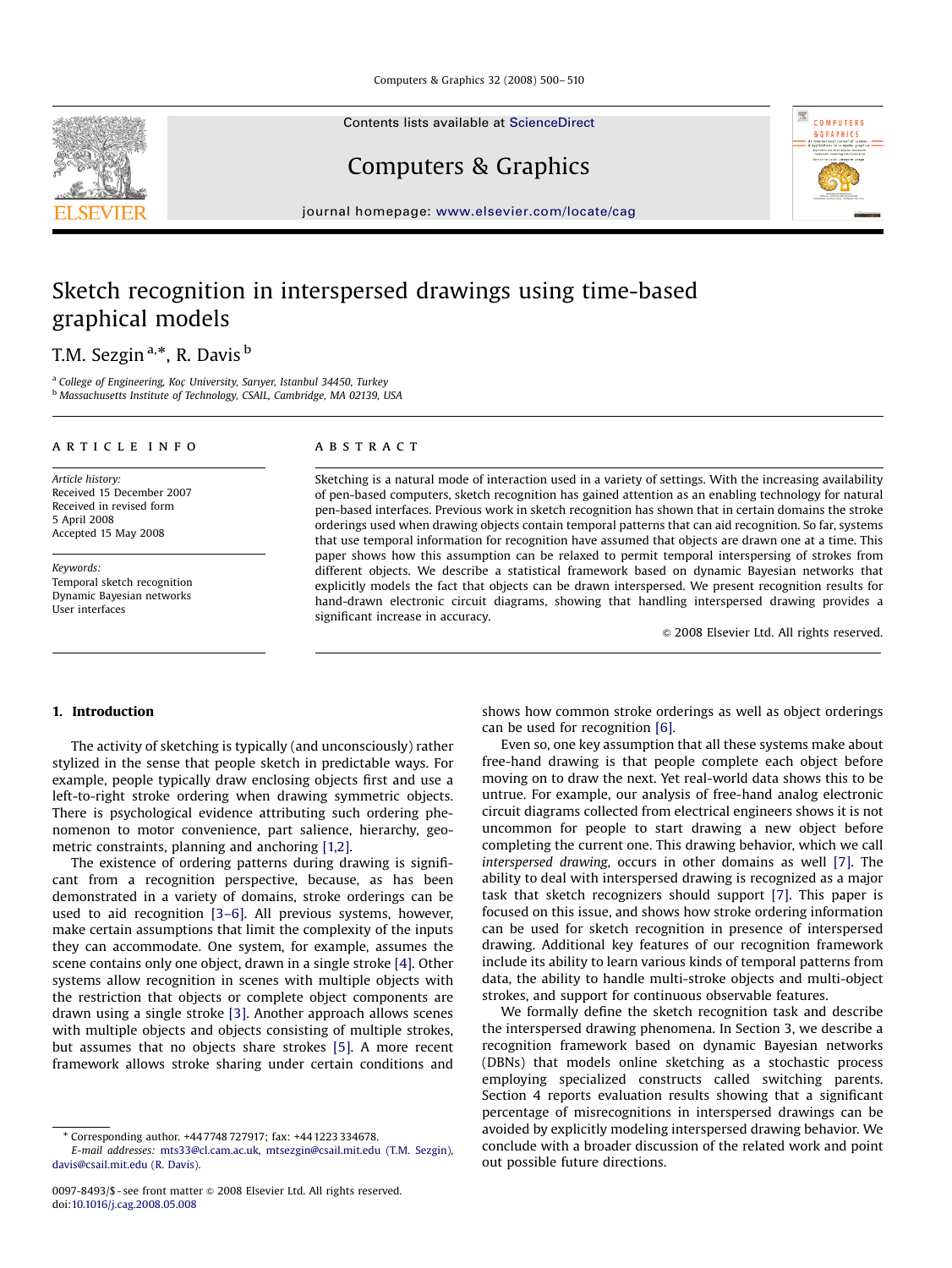# 2. Problem definition

Informally, the goal of sketch recognition is to segment digital ink drawn by the user, and then classify it by labeling it as one or more of the objects in the domain. We focus here on the domain of hand-drawn electronic circuit diagrams, but our recognition algorithm is not specific to this domain. Objects in this domain are wires, resistors, capacitors, npn-transistors and batteries.

# 2.1. Terminology

We adopt the terminology and notation used in [\[6\].](#page-10-0) A sketch  $\mathscr{S} = S_1, S_2, \ldots, S_N$  is defined as a sequence of strokes captured using a digitizer, preserving the drawing order. A stroke is a set of time-ordered points sampled between pen-down and pen-up events. Each stroke is broken into geometric objects (e.g., lines, arcs) called *primitives* as part of the preprocessing of the sketch.<sup>1</sup> Let  $\mathcal{P} = P_{1:T} = P_1, P_2, \ldots, P_T$  be the sequence of time-ordered primitives obtained from sketch  $\mathcal{S}$ , and  $\mathcal{O} = O_1, O_2, \ldots, O_T$  be the sequence of observations (feature vectors) obtained from the primitives.

We use segmentation to refer to the task of grouping together primitives constituting the same object. Given a set of classes  $\mathscr{C} = \{C_1, C_2, \ldots, C_n\}$ , classification refers to the task of determining which object each group of primitives represents (e.g., a stickfigure). Segmentation produces K groups  $G = G_1, G_2, \ldots, G_K$ , and classification gives us the labels for the groups  $L = L_1, L_2, \ldots, L_K$  $L_i \in \mathscr{C}$ . Each group is defined by the indices of the primitives included in the group  $G_i = \rho_1, \rho_2, \ldots, \rho_m$  sorted in ascending order.

We define sketch recognition as the segmentation and classification of a sketch. A simplifying assumption in most sketch recognition systems is that a stroke can be part of only one object. Our definition of segmentation in terms of grouping primitives is more general than a definition based on grouping strokes. By defining segmentation as grouping primitives, we prohibit primitives from being shared across objects, but allow a stroke (which can be composed of multiple primitives) to be part of multiple objects (e.g., using a single stroke to draw a resistor and the wires on either side of it).

We use interspersing to mean to the situation where the user starts drawing one object but draws one or more other objects before the first is completed. For example, Fig. 1 shows a circuit fragment in which two wires (#3 and #6) are interspersed with the transistor.

More formally, suppose we have two objects  $\mathscr A$  and  $\mathscr B$ . Assume the primitive indices for the proper grouping of primitives forming A and B are  $G_{\mathscr{A}} = \rho_1, \rho_2, \ldots, \rho_m$  and  $G_{\mathscr{B}} = \rho'_1, \rho'_2, \ldots, \rho'_m$  $\rho'_n$ . We say that  $\mathscr A$  is interspersed with  $\mathscr B$  if  $\rho_1<\rho'_i<\rho_m$  for  $1\!\leqslant\! i\!\leqslant\! n$ and  $|G_{\mathscr{A}}| + |G_{\mathscr{B}}| = \rho_m - \rho_1 + 1$ . The model we present is in fact able to handle a more general case of interspersing where  $\mathscr A$  is interspersed with multiple objects.

# 2.2. Desired features of a model

The main feature of our model is its ability to handle interspersed drawing behavior. However, we also support five features identified as important in previous work.

#### 2.2.1. Learning stroke-level and object-level patterns

Stroke orderings used in the course of drawing individual objects naturally contain certain patterns. For example, when



Fig. 1. A diagram illustrating interspersing: The user draws two other objects (wires made from primitives #3 and #6) over the course of drawing the transistor (primitives #2, #4, #5, #7, #8). Numbers indicate the primitive drawing order.

drawing arrows, one frequently seen temporal pattern is a long line (the shaft) followed by two shorter lines (parts of the arrow head). These are called stroke-level patterns because they capture the probability of seeing a particular sequence of strokes with certain properties when sketching an object [\[6\]](#page-10-0).

Another kind of temporal pattern present in online sketches is an object-level pattern that captures the probability of seeing a certain sequence of objects being drawn [\[6\]](#page-10-0). For example, when people draw box-connector diagrams (e.g., organizational charts, linked lists), boxes are typically drawn before connectors.

Our system learns both stroke-level and object-level temporal patterns of a domain from examples and uses them in recognition.

# 2.2.2. Handling multi-stroke objects and variations in encoding length

Users should be able to draw freely. For example, they should be able to draw a square using one, two, three or four strokes, or draw a resistor with different numbers of humps (thus generating encodings of the input with different numbers of observations). We achieve this by explicitly modeling whether the user has finished drawing an object.

# 2.2.3. Support for multiple drawing orders

We should be able to accommodate multiple drawing orders instead of just one. For example, it should be possible to draw a square starting with either horizontal or vertical lines. Furthermore, the system ought to learn about the user, learning for example whether the user uses one drawing order more frequently than others. This requires training and classification methods that can use such information. We achieve this by adopting a probabilistic machine learning framework where parameters are estimated to capture the statistics of the training data.

#### 2.2.4. Probabilistic matching score

We would like the result of matching an observation sequence against a model to be a continuous value reflecting the likelihood of using that particular drawing order for drawing that object. This is required if we are to have a mathematically sound framework for combining the outputs of multiple matching operations for scenes with multiple objects such that, among plausible interpretations, those corresponding to more frequently used orders

 $1$  Because our domain does not have objects with curves, we work only with line segments. However, our model is general, and supports features computed from any kind of primitive.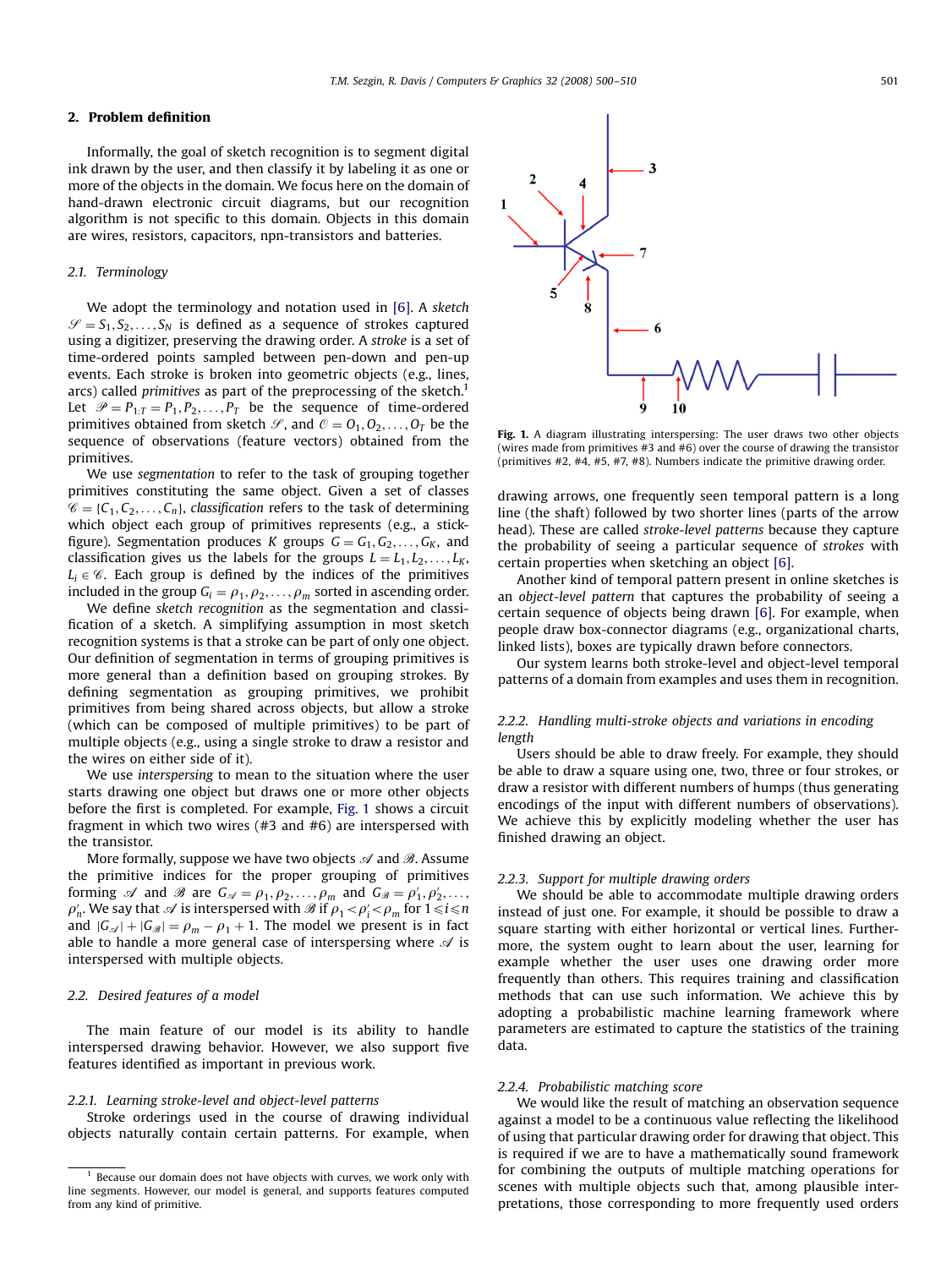are preferred. Our framework based on DBNs satisfies this criterion.

#### 2.2.5. Rich feature representation

One of the steps in applying machine learning techniques to a problem is to decide on a set of features that are sufficiently expressive given the problem at hand. In sketch recognition, we deal with data that is most naturally described using geometric features such as the shape of a stroke segment, length and orientation of line segments, radii of circles, etc. Some of these features are categorical (e.g., shape of a stroke segment can be arc, line, etc.) and are best represented using discrete variables. Other features such as length and orientation are real-valued quantities and should be represented as such. In response, our algorithms support both discrete and real-valued features using appropriate representations such as discrete conditional probabilities and Gaussian mixtures.

#### 3. Recognition system

The requirements listed in Section 2.2 collectively impose constraints on the computational model used for sketch recognition. In particular, we want our model to capture the probabilistic relationships between features extracted from a sketch, and to model the stroke-level patterns, object-level patterns and the common interspersing behaviors observed in a domain. We achieve this by specifying a joint distribution over a set of random variables that collectively define the dynamics and constraints of our computational model of sketching. Equations describing these constraints are tedious to list and hard to understand at best. Fortunately there is a much simpler way of expressing them using the visual language of probabilistic graphical models. Therefore, we describe our models using a class of probabilistic graphical models known as DBNs. DBNs have successfully been used to model time series, and are therefore appropriate for problems with a temporal nature. We start with a brief overview of DBNs, then describe our model in detail.

## 3.1. DBNs and switching parents

Because our model of sketch recognition uses DBNs and a relatively unknown feature of DBNs called switching parents, we briefly review them both.

## 3.1.1. Dynamic Bayesian networks

Bayesian networks encode the joint probability of a set of variables  $Z = \{Z_1, \ldots, Z_n\}$  where the graphical structure of the network encodes the conditional dependencies among the variables. DBNs extend Bayesian networks and model joint distribution of a set of variables over time, by representing the conditional dependencies between variables using a pair of Bayesian networks  $\langle B_1, B_+ \rangle$ .  $B_1$  defines the prior for the  $Z_i$  values at time  $t = 1$ , and  $B_{\rightarrow}$  defines how variables at time  $t + 1$  relate both to each other and to those from time t.

# 3.1.2. Switching parents

Our model contains graphical notation (dotted and dashed arrows in [Fig. 3](#page-3-0)) indicating conditional dependencies that change (switch) based on the value of a switching parent. The use of switching parent mechanism (also known as context specific independence or Bayesian multi-nets) allows us to efficiently represent conditional dependencies that change as a function of another node's value [\[8–10\]](#page-10-0).



Fig. 2. Illustration of the switching parent mechanism.

Fig. 2 shows a simple example of switching parents. In this network OBS has two parents P1 and P2, and a switching parent MUX that controls which one of P1 or P2 is activated. The semantics of the network indicates that

$$
P(OBS|P1,P2) = P(OBS|P1,MUX = 1)P(MUX = 1)+ P(OBS|P2,MUX = 2)P(MUX = 2)
$$

We use switching parents as an efficient mechanism for selecting the process corresponding to the active object (i.e., the object currently being drawn) in our dynamic model of sketching. Specifically, in our model, shown in [Fig. 3](#page-3-0), only one of the object models (an npn-transistor, resistor, capacitor, battery or wire, indicated by  $N$ ,  $R$ ,  $C$ ,  $B$  and  $W$ ) is activated at any given time based on the value of the MUX node. The rest of our discussion assumes that the reader is comfortable with DBNs and the DBN terminology. An excellent review of DBNs can be found in [\[11\]](#page-10-0).

# 3.2. Model description

The DBN specifying our computational model of sketch recognition is shown in [Fig. 3](#page-3-0). The figure shows only two frames of the DBN (the initial and repeating frames), as this is the conventional way of representing a DBN. As is the case for all DBNs, during classification the network is ''unrolled'' to produce as many frames as the number of observations. [Fig. 4](#page-3-0) shows a small circuit fragment and an example of the unrolled DBN.

#### 3.2.1. Description of the nodes

Our network has three groups of nodes. First are the observation nodes  $OBS_i$  that serve as the input to sketch recognition. These are the only observable nodes during recognition. Each observation  $OBS_i$  is a feature vector computed based on the ith primitive  $P_i$  extracted from the input sketch via feature extraction.

The second group of nodes are the  $MUX_i$  nodes which are multi-valued discrete variables holding our hypothesis of what object  $P_t$  is a part of and whether or not the user is interspersing any two objects. The classification for each primitive is obtained by computing the set of assignments to the nodes  $MUX_{1:T}$  that maximize the joint probability of the DBN for a set of observations. Hence the  $MUX_{1:T}$  nodes provide the output of sketch recognition.

The third group of nodes are auxiliary nodes. The  $END<sub>i</sub>$  node is a discrete boolean node that reflects our belief about whether the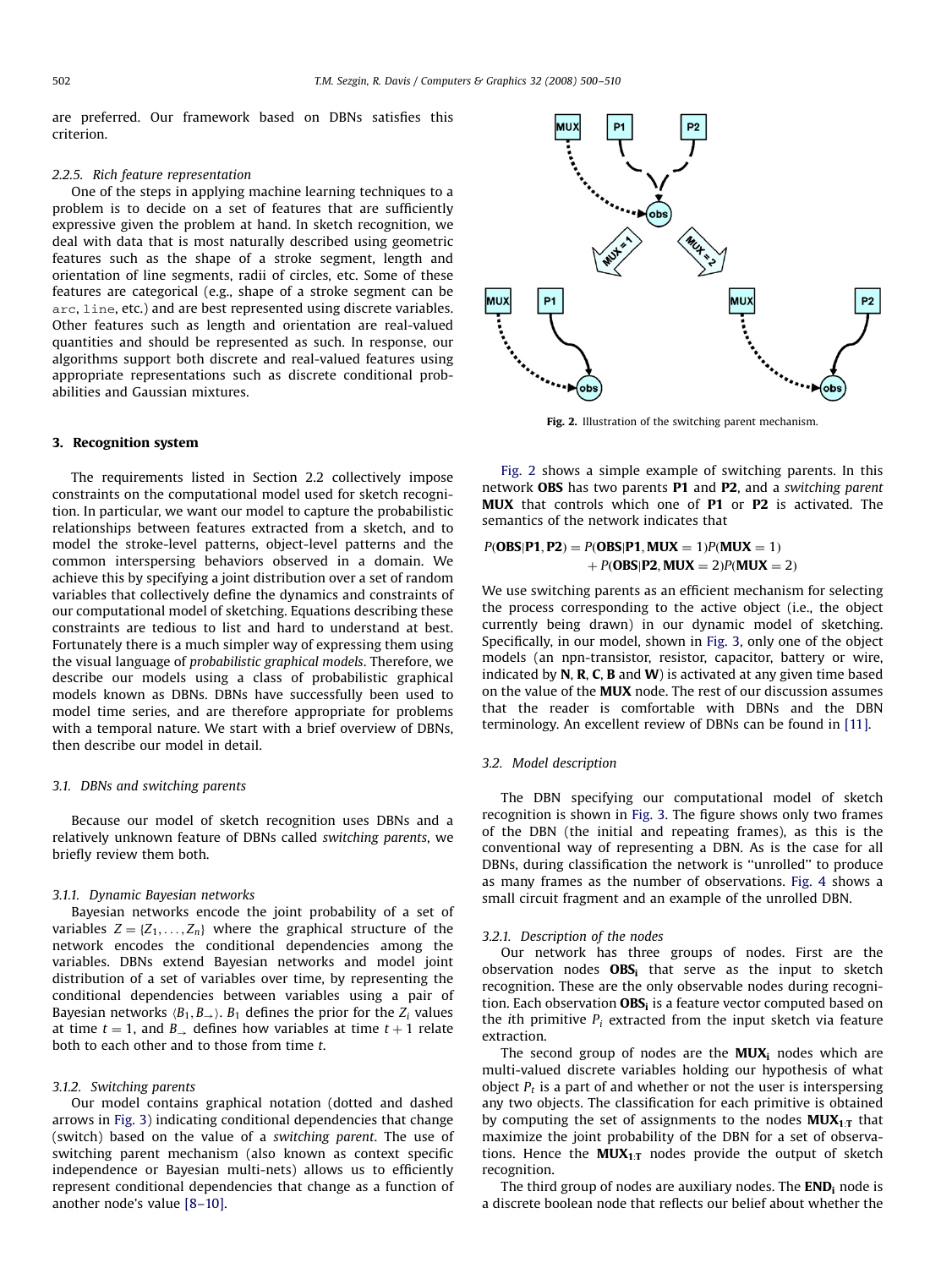<span id="page-3-0"></span>

Fig. 3. Dynamic Bayesian network representing our model that handles interspersed drawing.



Fig. 4. A circuit diagram and a fragment indicated by the dotted circle (a). The unrolled dynamic Bayesian network fragment corresponding to the circuit fragment (b). During recognition, only the OBS nodes are observable—indicated by darker color.

user has just completed drawing the current object by drawing the primitive  $P_i$ . Explicitly modeling when objects are completed allows us to support multi-stroke objects and variations in the encoding length mentioned in Section 2.2.2. Because the training data are fully labeled, during training we know when objects are completed. Thus the  $END<sub>i</sub>$  nodes are observable in training but hidden during recognition. The remaining nodes are always hidden and they capture the statistics of the stroke-level patterns for domain objects. For example, parameters of the  **node encode** the statistics of observations that are typically seen when users draw resistors. Similarly, there are corresponding nodes for each object in our domain  $(N, C, B)$  and  $W$  for npn-transistors, capacitors, batteries and wires). The nodes R', N', C', B' and W' define priors for these nodes, as we explain below. For ease of reference, we will use the generic notation  $C_i$  to refer to each of these object classes in our domain  $(C_1 = N, C_2 = R, C_3 = C, C_4 = B)$ and  $C_5 = W$ ).

#### 3.2.2. Description of the model topology

Recall that the goal of sketch recognition is to assign labels to primitives that constitute valid domain objects. The MUX node in our model represents the label of the object being drawn and the information of what objects are interspersed when interspersing occurs. Its cardinality is equal to the sum of the number of object classes and the number of objects that can be interspersed. The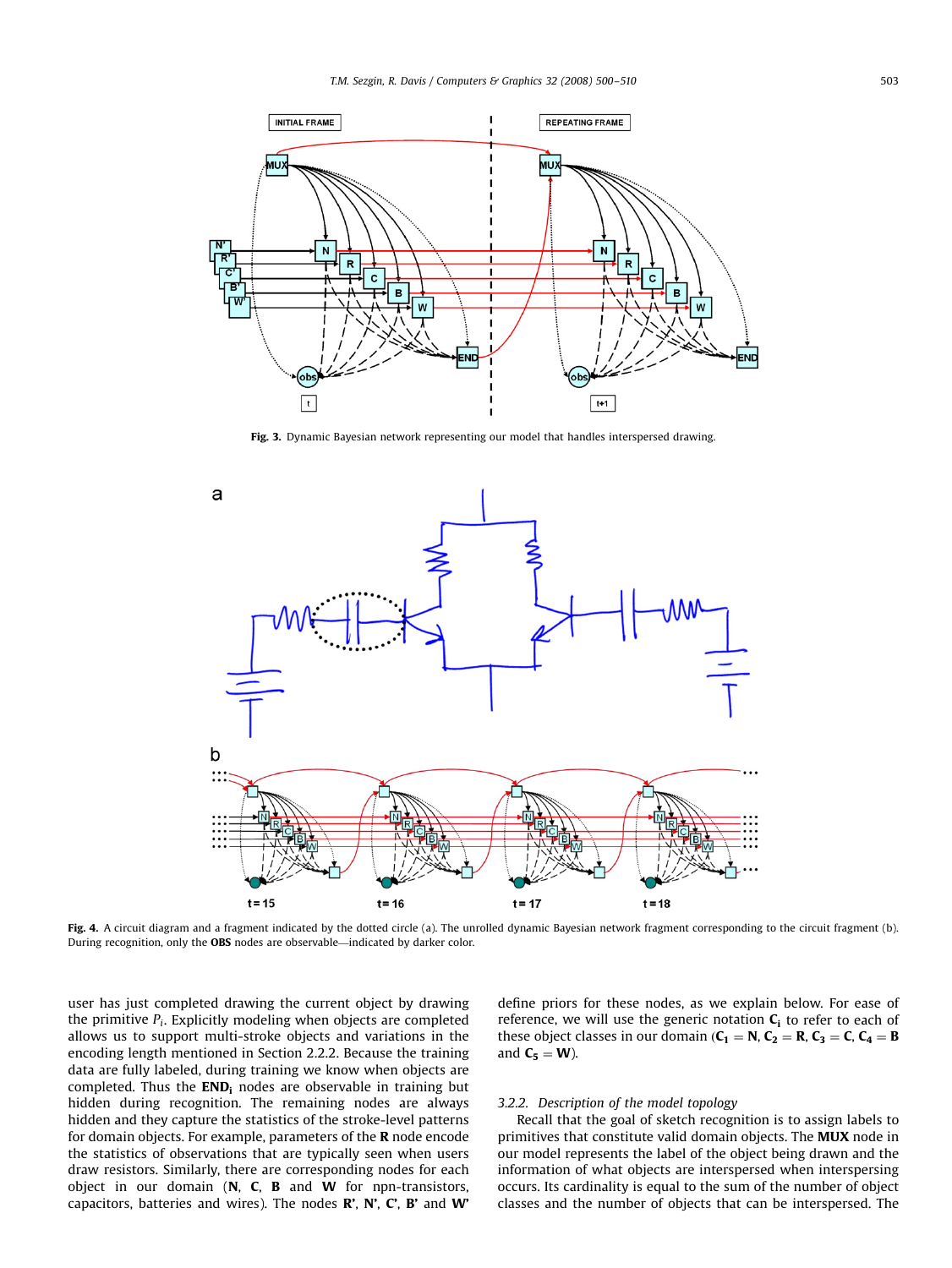semantics of  $MUX_t = i$  is determined by the following:

if 
$$
1 \le i \le |\mathscr{C}| \Longrightarrow
$$
 drawing object *i*, **C**<sub>i</sub> active,

if 
$$
i > |\mathscr{C}|
$$
  $\Longrightarrow$  interspersing  $\mathscr{A}$  and  $\mathscr{B}$ , given by

the function 
$$
\mathcal{F}_{int}(i) = \langle \mathcal{A}, \mathcal{B} \rangle
$$

In our current domain, there are five object classes, i.e.,  $|\mathscr{C}| = 5$ . The function  $\mathcal{F}_{int}(i)$  maps values of **MUX** to a pair of object classes  $\langle \mathcal{A}, \mathcal{B} \rangle$ . We construct it based on the types of interspersings seen in the training data. For example, in our domain npn-transistors were interspersed with wires, so we define  $\mathcal{F}_{int}(6) = \langle \mathbf{N}, \mathbf{W} \rangle$ . Construction of the interspersing function  $\mathcal{F}_{int}$  can be done automatically by a simple analysis of the training data that detects interspersings.

For each object class there is a node capturing the dynamics of the stroke-level features for that object (nodes  $C_1, C_2, \ldots, C_{|\mathscr{C}|}$ , shown by  $N$ ,  $R$ ,  $C$ ,  $B$  and  $W$  in [Fig. 3](#page-3-0)). The "primed" nodes  $(\textsf{C}_1,\textsf{C}_2,\ldots,\textsf{C}'_{|\mathscr{C}|})$  are auxiliary nodes for ensuring that the form of the conditional probabilities for nodes  $C_i$  in the initial frame is the same as those in the repeating frame (i.e.,  $P_{B_1}(\mathbf{C}_i| Parents(\mathbf{C}_i)) = P_{B_{\perp}}(\mathbf{C}_i| Parents(\mathbf{C}_i))$ . Auxiliary nodes have the same cardinality as their children (i.e.,  $|\mathbf{C}'_i| = |\mathbf{C}_i|$ ).

3.2.2.1. Conditional dependencies for the initial frame. The MUX node in the initial frame has no parents; it has a prior that sums to 1 for values corresponding to object classes, and 0 for values corresponding to object interspersings. For example, a plausible choice for the prior values is to use a uniform distribution:

$$
P(\mathbf{MUX_1} = i) = \begin{cases} 1/|\mathscr{C}| & \text{if } 1 \le i \le |\mathscr{C}| \\ 0 & \text{if } i > |\mathscr{C}| \end{cases}
$$

The **OBS** node is conditioned on the **MUX** and one of the  $C_i$  nodes as determined by the value of MUX. This is an example of the switching parent mechanism. The distribution for OBS can be broken into two cases depending on whether the user is currently interspersing an object of class  $C_i$  with  $C_k$  given by  $\mathscr{F}_{int}(i) = \langle C_j, C_k \rangle$ :

 $P(**OBS**|**MUX** = i, **C**<sub>1:n</sub>)$  $=$  $P(**OBS**|**MUX** = i, C<sub>i</sub>)$  if  $1 \le i \le |\mathscr{C}|$ drawing an object of type  $C_i$  $P(OBS|MUX = i, C_k)$  if  $i > |\mathscr{C}|$  $\mathscr{F}_{int}(i) = \langle C_i, C_k \rangle$ interspersing  $C_i$  with  $C_k$  $\epsilon$  $\overline{\phantom{a}}$ |<br>|<br>|<br>|<br>|

The interspersing function  $\mathcal{F}_{int}(i)$  mapping values of **MUX** to the range  $1 \leq i \leq |\mathscr{C}|$  is constructed prior to training as explained above. The use of switching parents in this fashion also allows us to learn and share a single model for objects that are interspersed: instead of learning a wire model and an interspersed-wire model, we learn a single wire model and reuse it. The **END** node also has **MUX** as its switching parent:  $P(\text{END}|MUX = i, C_1, C_2, \ldots, C_n) =$  $P(\text{END}|MUX = i, C_i)$ .

Each  $C_i$  node in the initial frame is conditioned on the MUX and  ${\bf C}_i'$  nodes. The prior for the  ${\bf C}_i'$  nodes is represented by a sparse conditional probability table that sets  $P(C_i = 1) = 1$ .<sup>2</sup> This is our way of saying all stroke-level processes are at their beginning state when we enter the initial timeslice, and based on the value of MUX only one of these nodes updates its state using the

inter-frame probability distribution  $P_B(\mathbf{C}_{it} | Parents(\mathbf{C}_{it})) =$  $P_{B_{\rightarrow}}(C_{i,t}|C_{i,t-1}, MUX_t)$ , substituting the value of  $C_i$  for  $C_{i,t-1}$  for the initial update. This allows the process selected by **MUX** to change its state from its default begin state to a state where it can generate the first observation  $OBS<sub>1</sub>$ . Using the probability distribution function  $P_{B_{\rightarrow}}(C_{i,t}| \text{Parents}(C_{i,t}))$  learned over many examples in the first slice of our DBN gives us an efficient way of sharing probability distributions through a parameter tying mechanism  $[12]$ .  $C_i$  nodes that are not selected by the MUX node in the initial frame simply copy values from  $C_i$ .

3.2.2.2. Inter-slice dependencies. The  $MUX$  node at time t is conditioned on  $MUX_{t-1}$  and  $END_{t-1}$ . Its value is updated based on the object-level transition probabilities if  $END_{t-1}$  indicates that the current observation marks the beginning of a new object (not necessarily of a different class, but a different instance). The MUX node can change state even if the  $\text{END}_{t-1}$  is false (i.e.,  $\text{OBS}_{t-1}$  does not mark the end of an object). These cases correspond to interspersings and  $P(MUX_t = i|MUX_{t-1} = j, END_{t-1} = false) > 0$  only if we have seen objects of type  $C_i$  being interspersed with other objects in the training data and  $i>|C|$ .<sup>3</sup> The  $C_{i,t}$  nodes in the repeating frames are conditioned on the **MUX<sub>t</sub>** and  $C_{i,t-1}$  nodes. The conditional probability table for  $P_{B_{\rightarrow}}(C_{i,t}| \text{Parents}(C_{i,t}))$  is estimated from the data subject to a few constraints that we specify prior to training in the form of deterministic conditional probability tables [\[12\]](#page-10-0). Specifically, we require that:

$$
P_{B_{\rightarrow}}(\mathbf{C_{i,t}} = c|\mathbf{MUX_{t}} = m, \mathbf{C_{i,t-1}} = c')
$$
  
= 
$$
\begin{cases} 1 & \text{if } m \neq i, 1 \le m \le |\mathcal{C}|, c = 1 \\ 0 & \text{if } m \ne i, 1 \le m \le |\mathcal{C}|, c \ne 1 \\ 1 & \text{if } m > |\mathcal{C}|, c = c', \mathcal{F}_{int}(m) = \langle C_i, C_* \rangle \\ 0 & \text{if } m > |\mathcal{C}|, c \ne c', \mathcal{F}_{int}(m) = \langle C_i, C_* \rangle \end{cases}
$$

where  $*$  indicates a wild card.

These constraints ensure that if the user is drawing an object other than the one associated with the node  $C_{i,t}$ , the state of that node is reset to the begin state, and if the user has started interspersing an object of type  $C_i$  with any other object, the state of the  $C_i$  node is passed on to the next slice. This allows us to save the state of the process associated with  $C_i$  so that it can resume after the interspersing is over.

#### 3.3. Sketch preprocessing and feature extraction

As in most sketch recognition systems, we preprocess an input sketch to extract features that characterize the input. Given an input sketch, we break each stroke into geometric primitives using the early sketch processing toolkit described in [\[13\]](#page-10-0), then compute a number of geometric features for each primitive. To facilitate direct comparison of recognition rates with previous work, we use the feature representation suggested by [\[6\]](#page-10-0). For each primitive  $P_i$ , we obtain an observation vector  $O_t$  represented as a five-tuple  $(l_t, \Delta l_t, \theta_t, \Delta \theta_t, \text{sgn}_t)$  where:

- $\bullet$   $l_t$  is the length of  $P_i$ ,
- $\Delta l_t$  is relative length  $(l_t/l_{t-1}, 1$  for  $t = 1)$ ,
- $\bullet$   $\theta_t$  is the angle with respect to the horizontal axis,
- $\bullet$   $\Delta\theta_t$  is the measure of relative angle between  $P_i$  and  $P_{i-1}$ ,
- $\bullet$  sgn<sub>t</sub> is the direction that the stroke turns when moving from  $P_{i-1}$  to  $P_i$ .

 $^2$  Note that we can get away with having only one auxiliary variable  $\mathbf{C}_i'$  if all the  $C_i$  nodes have the same cardinality.

<sup>&</sup>lt;sup>3</sup> For  $1 \le i, j \le |\mathscr{C}|$  the conditional probability  $P(\text{MUX}_t = i | \text{MUX}_{t-1} = j, \text{END}_{t-1} = j)$ *false*) is 0 for  $i \neq j$ , and a non-zero value for  $i = j$ , thus it can be represented using a sparse table.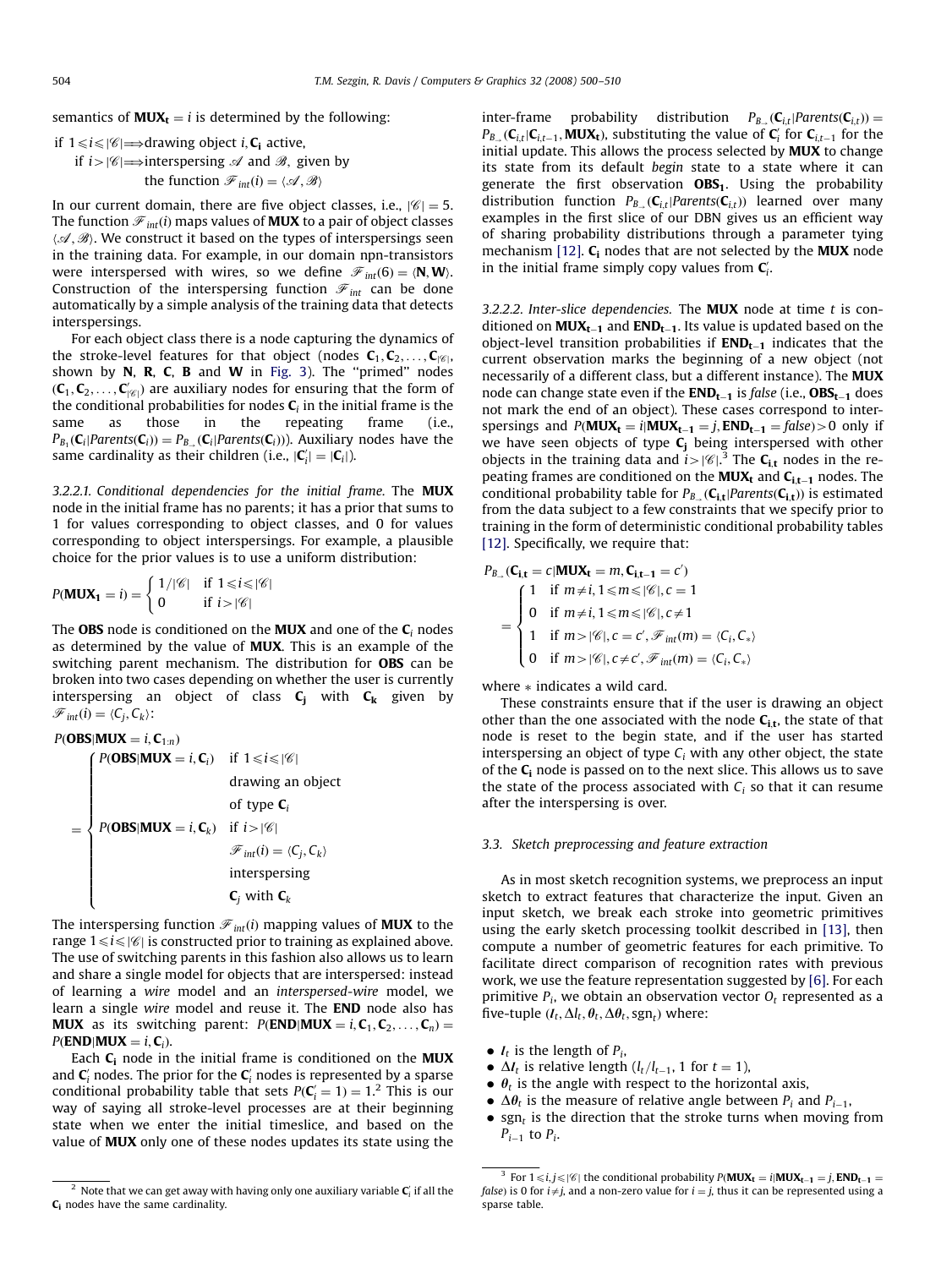The value of  $\Delta\theta_t$  is given by the magnitude of the cross product  $\vec{u} \times \vec{v}$  of vectors  $\vec{u}$ ,  $\vec{v}$ , which are length-normalized versions of  $P_i$ and  $P_{i-1}$  pointing in the direction of pen movement along each primitive. The turn direction  $(sgn_t)$  is the only discrete feature and is set to 0 for negative values of  $\vec{u} \times \vec{v}$  and 1 for positive values or  $t = 1$ .

#### 3.4. Training and recognition

In our model, the  $MUX_{1:T}$ ,  $END_{1:T}$ , and  $OBS_{1:T}$  nodes are observable during training; we estimate the parameters of our DBN using these values. During recognition, only the  $OBS_{1:T}$  values are observable. Using probabilistic inference, we compute the assignments to the  $MUX_{1:T}$  and  $END_{1:T}$  nodes that maximize the joint probability of the network. The  $MUX_{1:T}$  values give us the primitive labels, and  $END_{1:T}$  give us the object boundaries.

As mentioned earlier, we support continuous features. This is done by representing the  $OBS_{1:T}$  nodes using mixtures of Gaussians [\[12\].](#page-10-0) We found Gaussians with three components to work well for our domain. We also set the cardinality of the  $C_i$ nodes to be 6 based on the criteria mentioned in [\[5\].](#page-10-0)

#### 3.5. Implementation details

We used the Graphical Models Toolkit (GMTK [\[12\]](#page-10-0)) to implement our model. We chose GMTK, because it supports a number of efficient representation mechanisms that we take advantage of such as parameter tying and deterministic conditional probability tables. As a practical matter, we were limited to work with the Frontier Algorithm—an exact inference algorith-m—as it is the only one supported by GMTK [\[36\]](#page-10-0).<sup>4</sup> GMTK allows one to specify graphical models using the GMTK model specification language where the model structure, types of the probabilistic dependencies, and the set of observable and hidden model variables is specified prior to model training.

In GMTK, the training and inference algorithms operate on a triangulated version of the model graph, and as runtime complexity depends on the goodness of the triangulation, obtaining a good triangulated graph is important. Unfortunately, computing the optimal triangulation is known to be NP-hard [\[14\]](#page-10-0); we instead resort to GMTKs triangulation heuristics to search for good triangulations. Although this search takes a long time, (e.g., we allow it to run for on the order of 6 h on a 2.6 GHz machine), once a good triangulation is found, it can be reused for recognizing different sketch instances as long as the model remains the same (i.e., the model topology, node cardinalities, and the set of observed/hidden nodes remain the same).

## 3.6. Design considerations

There are a number of design choices that we made while building our model that might need reconsideration if it were applied to a different domain.

#### 3.6.1. Independence assumptions

One design question that needs consideration when building this model is whether or not the state transition probabilities for the **MUX**<sub>t+1</sub> node depend on the value of  $C_i$  from time t. In the formulation above, we assumed that the point at which the user starts interspersing is conditionally independent of the state of the current object process (e.g., the probability of interspersing a wire is independent of how much of the transistor is drawn). This may not be the case for all domains. In domains where beginning an interspersing is more likely for certain partial drawings, it would be appropriate to add a conditional dependency arc from  $C_i$  at time t to  $MUX_{t+1}$  that switches on when the interspersing begins. Obviously when such a conditional dependence is introduced, more examples will be necessary to estimate model parameters without overfitting. If not enough training examples are supplied, interspersings that begin at states not covered in the training data will receive zero probabilities. This is a sparse data problem and can be handled using regularization techniques. A discussion and an example of how this can be done using pseudo-counts and Dirichlet priors can be found in [\[15,16\]](#page-10-0).

# 3.6.2. Multiple interspersings

A second design question that needs consideration is whether we allow more than two objects to be partially drawn at any given time (multiple-interspersings) or whether we allow interspersings between objects of the same type (same-class interspersings). We framed our approach for handling interspersing based on our observations about domains that we studied in current and previous work (e.g., finite state machines, UML diagrams, Course of Action Diagrams, stick-figures and emotions [\[5,6\]\)](#page-10-0), where we did not observe multiple or same-class interspersings. As a result our model does not handle such cases. It would be an interesting exercise to investigate the drawing patterns in other domains to see if any of them could benefit from having more general models of interspersing. Work in [\[17\]](#page-10-0) suggests two alternative models for such domains.

# 4. Evaluation

We report recognition rates for our model on sketches from the analog circuit diagrams domain to illustrate its performance in absolute terms. We also measure the incremental benefits of modeling interspersing by comparing the correct recognition rates to those obtained using the recognition algorithm reported in [\[6\].](#page-10-0) That algorithm is an appropriate baseline because it does not handle interspersing, but otherwise supports temporal sketch recognition, albeit using a substantially different architecture. To make the comparison to the baseline meaningful, we ran our system on the same data set, which contains circuit diagrams collected from 8 electrical engineers (10 sketches per participant). Of the eight participants, participants #1, #5, #6 and #7 produced interspersed sketches. Using examples from these subjects, we ran a series of hold-one-out experiments.

#### 4.1. Quantitative results

We trained the baseline model using circuits with no interspersings (because the baseline cannot handle interspersing) and trained our model using all the data. We tested both models using all the examples. To facilitate comparison with previous work, we trained user-specific (i.e., personalized) models.

[Table 1](#page-6-0) shows the average correct recognition rates for each participant obtained using the baseline and our system, computed by leave-one-out cross validation. The table also shows the average and maximum percentage reductions in the error rates for each user. As seen here, on average, handling interspersing always improves performance, and allows 20–37% of misrecognition errors to be corrected. A paired t-test for the values in [Table 1](#page-6-0) shows the difference to be statistically significant for  $p < 0.05$  and 3 degrees of freedom.

<sup>&</sup>lt;sup>4</sup> There are a number of alternative exact inference algorithms, and even a number of approximate inference algorithms with better algorithmic time complexities. Unfortunately, these are not supported by GMTK.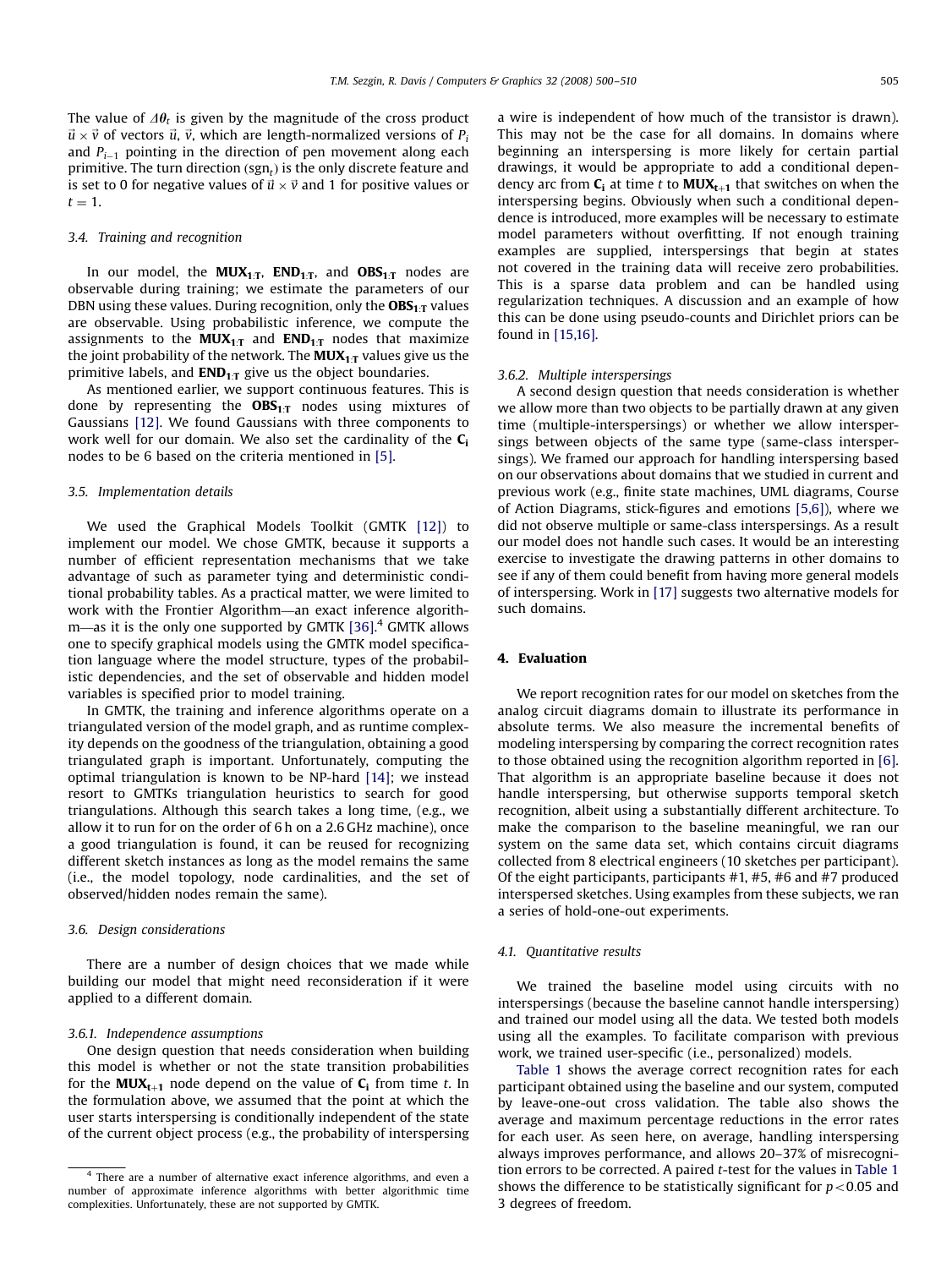#### <span id="page-6-0"></span>Table 1

Mean correct recognition rates for the baseline  $(\bar{x}_b)$  and our system that models interspersings  $(\bar{x}_i)$ 

|             |      | Participant ID |       |      |  |  |  |  |
|-------------|------|----------------|-------|------|--|--|--|--|
|             |      | 5              | 6     |      |  |  |  |  |
| $\bar{x}_b$ | 89.4 | 89.8           | 93.0  | 84.6 |  |  |  |  |
| $\bar{x}_i$ | 92.9 | 92.2           | 95.6  | 87.7 |  |  |  |  |
| Aerr        | 33.0 | 23.5           | 37.1  | 20.1 |  |  |  |  |
| $max\Delta$ | 61.5 | 33.3           | 100.0 | 54.5 |  |  |  |  |

The percentage reductions in the error rates and maximum error reductions achieved for each user ( $\Delta_{err}$  and max $\Delta$ ). On average, handling interspersing patterns always improves performance.

#### 4.2. Quantifying errors per-interspersing

The percentages presented above do not show the full extent of the consequences of not handling interspersing, because the percentage of errors due to interspersing is diluted by the large number of other components successfully recognized. A more informative measure of the benefits of handling interspersing can be seen if we look at the number of misclassified primitives per interspersing.

To measure this we ran both the baseline and our model on a control group that contained 10 sketches with no interspersings, and a test group that contained versions of these sketches with interspersings. The interspersed version of each sketch was obtained by moving one of the wires preceding/following a transistor back/forward in time. Our use of these examples ensures that we measure the misrecognition effects due only to interspersing.

We trained the baseline with the non-interspersed data and supplied our model with the additional interspersed examples. [Table 2](#page-7-0) shows the number of misrecognized primitives per interspersing. The first two rows show the number of total primitives and the number of added interspersings per sketch. The table also shows the total number of primitives misclassified by the baseline and by our model. The last two rows show the total number of primitives that the baseline misses because it cannot handle interspersings and the number of primitives missed by the baseline per interspersing. As seen in the table, introducing interspersings causes as many as 16 primitives to be misclassified. Considering that a transistor has five primitives, this is worth about three transistors. When we normalize the number of misrecognized primitives per sketch by the number of interspersings, we get about 2–6 misrecognized primitives per interspersing.

In the best case, the errors caused by each interspersing will require at least one correction by the user (e.g., when all the misrecognized shapes belong to the same shape). In the worst case, the errors may require as many corrections as the number of misclassified primitives, further showing the utility of modeling interspersing.

#### 4.3. Effects of increased model complexity

Our model is more powerful and also more complex than the baseline, because it can model interspersings. The previous subsection quantifies the performance improvement gained by adopting a more complex model, but a related question is whether the added complexity hurts recognition rates if the test data contains no interspersings. To answer this question, we trained our baseline system (which does not model interspersings) using non-interspersed data and supplied our model with additional interspersed examples.<sup>5</sup>

We ran both the baseline and our model on non-interspersed sketches. As before, all the training and testing was done using leave-one-out cross validation. We used the Wilcoxon matchedpairs signed-ranks test to compare the performance of the two models with the null hypothesis that the paired observations come from the same distributions. The Wilcoxon test fails to reject the null hypothesis ( $W_+ = 17$ ,  $W_- = 4$ ,  $N = 6$ ,  $p \le 0.22$ ). We regard this result as promising evidence that the complexity of our method does not hurt recognition for non-interspersed drawings.

# 4.4. Analysis of training time

Parameter estimation is done using the expectation–maximization (EM) algorithm. For a given training set, parameters usually converge to their final values within 20–30 EM iterations. As it is usually the case, we limit the maximum number of allowed EM iterations and automatically stop parameter estimation if an upper bound of 100 EM iterations is reached.

We measured the time taken by a single EM iteration as a function of the training data size by increasing the number of sketches in the training data set from 1 to 20, each containing 80–109 primitives. [Fig. 5](#page-7-0) shows the time spent for a single EM iteration in seconds as a function of the number of primitives. As seen in the graph, over the range shown the training time scales linearly with respect to the problem size.

## 4.5. Analysis of the runtime

The runtime of recognition algorithms is one of the main concerns in sketch recognition [\[18\].](#page-10-0) In fact, efficiency concerns has been one of the main motivations for exploring temporal recognition algorithms [\[5,6\].](#page-10-0) In response, we measured runtime performance at two different levels of granularity: primitive-level and sketch-level.

Primitive-level runtime performance measures the marginal cost of increasing the input size by one primitive. [Fig. 6](#page-7-0) shows the time spent for inference as a function of the number primitives, on a Linux machine with a 1.6 GHZ Intel processor and 4 gigabytes of memory. As seen in the graph, over the range shown the runtime scales linearly with respect to the problem size. This is consistent with the algorithmic complexity of inference in our DBN, which is  $O(T)$  where T is the length of the observation sequence. The marginal cost of processing a single primitive, given by the slope of the runtime line (colored blue), is 0.185 s/primitive. This easily allows 5–6 primitives to be processed per second, which is roughly equivalent to processing 2–3 capacitors, a typical resistor or a transistor per second.

Sketch-level runtime performance measures the amount of time needed to interpret a complete sketch and varies as a function of the number primitives obtained from the sketch. [Table 3](#page-8-0) shows sketch-level runtime performance of our system. The first row shows the number of total primitives. The second and third rows show the amount of time spent by our system for interpreting each sketch and time that was taken to draw each sketch. As seen in the table, time required for interpretation is only a small fraction of the drawing time.

Finally, as mentioned earlier, in addition to the sketch size, the computational complexity of inference depends on many other factors such as the goodness of the triangulation, the inference

<sup>5</sup> Note that if our model is trained with only non-interspersed examples, then it behaves precisely like the baseline.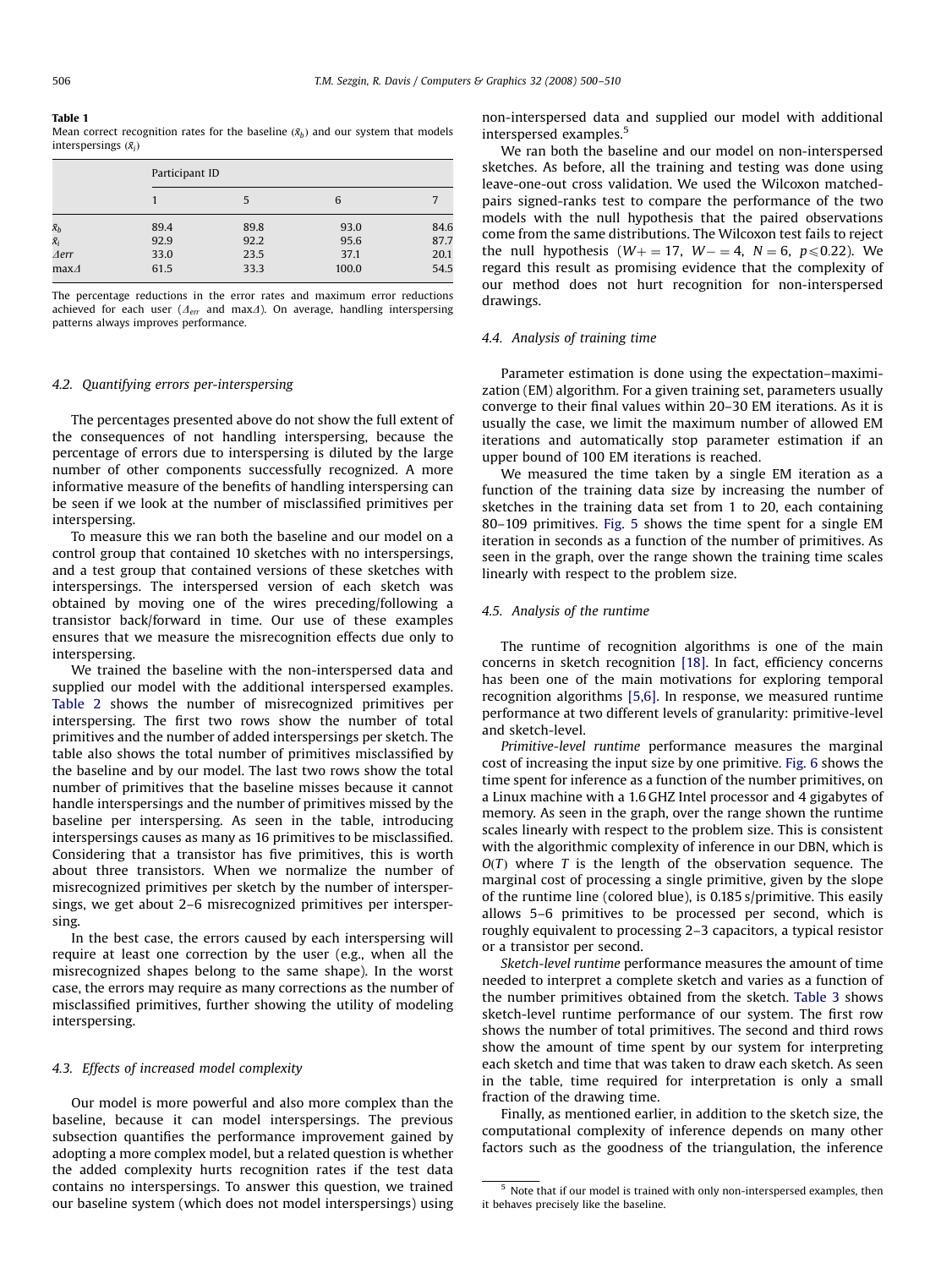<span id="page-7-0"></span>

| Table 2                                                                   |
|---------------------------------------------------------------------------|
| This table shows the number of misrecognized primitives per interspersing |

|                        |    | Sketch ID |      |      |          |          |     |     |     |    |      |
|------------------------|----|-----------|------|------|----------|----------|-----|-----|-----|----|------|
|                        |    |           |      |      | 5        | b        |     | 8   | 9   | 10 |      |
| Total primitives       | 90 | 85        | 104  | 101  | 92       | 100      | 87  | 105 | 80  | 98 | 94.2 |
| Added interspersings   |    |           |      |      |          |          |     |     |     | 4  | 2.8  |
| Missed by the baseline |    |           | 15   | 12   | 12       | 12       | 13  | 13  | 11  | 19 | 12.3 |
| Missed by our model    |    |           |      |      | $\Omega$ | $\Omega$ |     |     |     |    |      |
| Difference             |    | h         | 11   | 11   | 12       | 12       | 11  | 11  | 9   | 16 | 10.3 |
| Missed prim./intersp.  |    |           | 2.75 | 2.75 | 4        | 4        | 5.5 | 5.5 | 4.5 | 4  | 3.8  |

The first two rows show the number of total primitives in each sketch and the number of added interspersings. Next two rows show the number of primitives misclassified by the baseline and by our model. The next row shows the number of primitives that the baseline misses because it cannot handle interspersings and the last row is the number of primitives missed by the baseline per interspersing.



Fig. 5. Time spent for a single EM iteration in seconds as a function of the number of primitives in the training data. The blue line represents the time spent for a single EM iteration. The green line represents system overhead. Red line is the sum of the two.



Fig. 6. Runtime plotted as a function of the number of primitives extracted from a sketch. The blue line represents the time spent for inference. The green line represents system overhead. Red line is the sum of the two.

algorithm used, and the state space of the process being modeled (as determined by  $|\mathscr{C}|$ ). The large number of exact and approximate inference algorithms and the NP-hard nature of finding optimal triangulations makes an exhaustive exploration of all factors affecting the runtime impractical. Nevertheless, we have successfully run our model for  $|\mathscr{C}| = 10$ . [Table 4](#page-8-0) lists the average processing time per primitive obtained over 10 iterations for  $T = 90$ . As seen in the table, the mean time needed to process a single primitive is still under a second. $6$ 

## 4.6. Qualitative examples and discussion

[Fig. 7](#page-8-0) shows an example illustrating how interspersed drawing causes misrecognitions if not handled properly. This example is particularly instructive because it shows that interspersing only a single primitive can lead to a cascade of misrecognitions. In this example, the user drew the collector of the transistor Q2 and the wire connected to it using a single stroke (stroke #15, which is also an example of multi-object stroke).

Two interpretations of the circuit are shown in [Fig. 8](#page-8-0). [Fig. 8](#page-8-0)a shows the interpretation obtained by running the baseline. In this figure, there are two recognition errors. Q2 is misclassified as a set of wires, and the two wire segments connected to the base are misclassified as a resistor.

[Fig. 8b](#page-8-0) shows that both errors are fixed by our model, which learned that with probability 0:14 wires can be interspersed while drawing transistors. This aspect of the model not only allows the transistor to be identified correctly, it also helps the two wire segments to be classified correctly, using the knowledge that transistors very rarely follow resistors,  $P(MUX_t = NPN|MUX_{t-1} =$ **RESISTOR**)  $\approx$  0. This example shows the benefits of modeling both object-level patterns and interspersing.

The incremental benefits of using a more elaborate model may at times appear to be small. Nevertheless, correcting each misclassification requires effort on the part of the user and gets in the way of the main task. Hence, we believe the error reduction rates we have demonstrated are significant in the context of a sketch-based user interface.

# 5. Related work

Researchers have reported the existence of interspersed drawing phenomena in other domains, and identified the ability

 $6$  Note that, the variation in the runtime is also affected by the change in the goodness of the triangulation, which we necessarily have to recompute after modifying the model.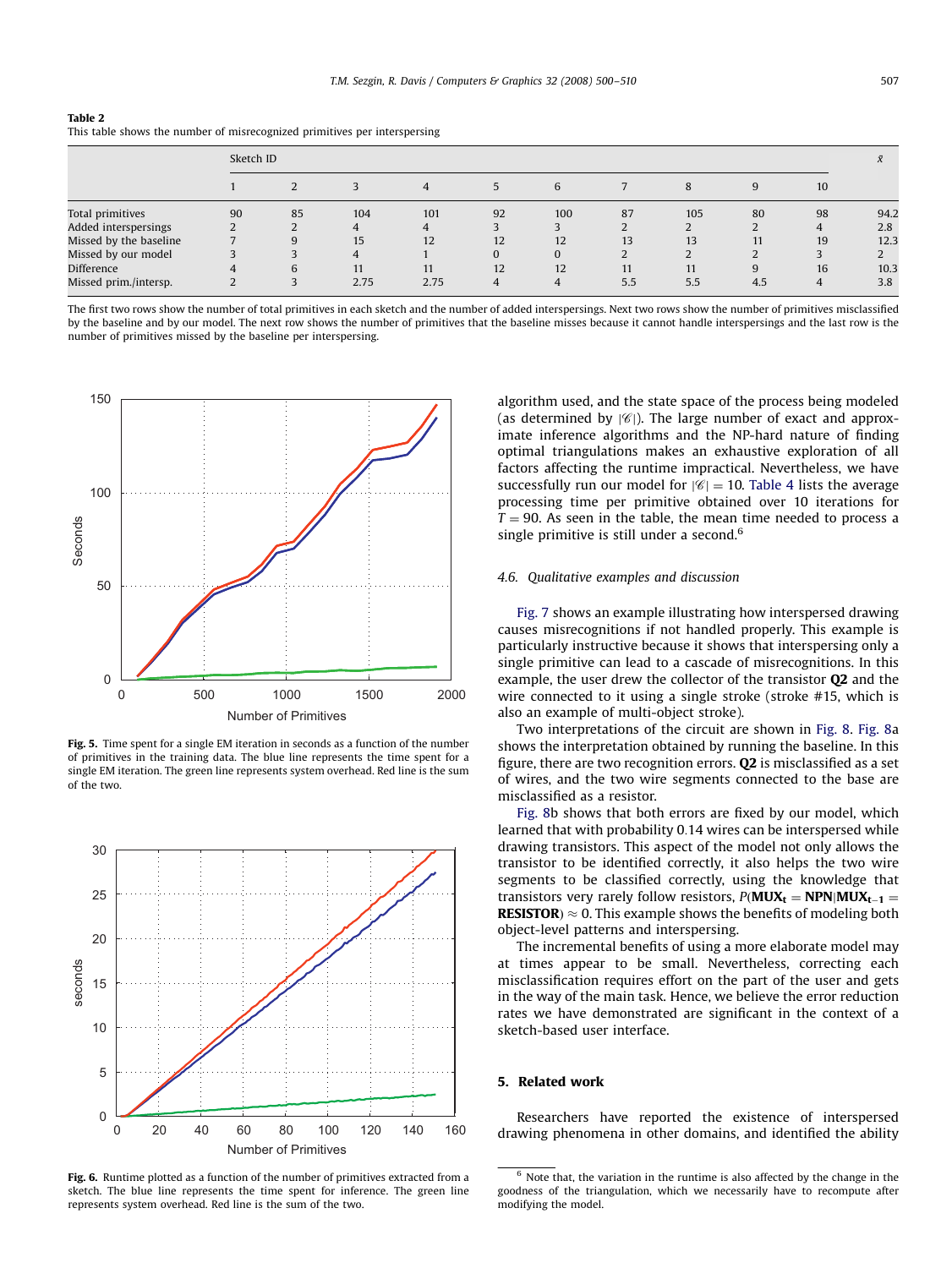#### <span id="page-8-0"></span>Table 3

Sketch-level runtime performance

|                                                                        |                             | Sketch ID                  |                             |                             |                            |                             |                            |                             |                            |                            |                              |
|------------------------------------------------------------------------|-----------------------------|----------------------------|-----------------------------|-----------------------------|----------------------------|-----------------------------|----------------------------|-----------------------------|----------------------------|----------------------------|------------------------------|
|                                                                        |                             | $\mathcal{L}$              |                             | 4                           |                            | 6                           |                            | 8                           | 9                          | 10                         |                              |
| Total primitives<br>Interpretation time<br>Drawing time<br>IT/DT ratio | 90<br>16.1<br>112.1<br>0.14 | 85<br>15.3<br>67.4<br>0.22 | 104<br>18.7<br>85.8<br>0.21 | 101<br>18.1<br>84.7<br>0.21 | 92<br>16.4<br>84.4<br>0.19 | 100<br>17.9<br>84.1<br>0.21 | 87<br>15.5<br>57.1<br>0.27 | 105<br>18.9<br>62.0<br>0.30 | 80<br>14.3<br>46.8<br>0.30 | 98<br>17.6<br>88.1<br>0.20 | 94.2<br>16.9<br>77.3<br>0.22 |

The first row shows the number of total primitives. The remaining rows respectively list the time spent by our system for interpreting each sketch, the time taken to draw them, and the ratio of the two.

#### Table 4

Mean time spent per primitive in milliseconds and the corresponding standard deviations for 10 runs with  $|\mathscr{C}| = 10$ 

|                | Runtime | System overhead | Total |
|----------------|---------|-----------------|-------|
| Mean           | 57.02   | 4.48            | 61.50 |
| Std. deviation | 0.67    | 0.32            | 0.62  |



Fig. 7. One of the circuits used in the evaluation. Stroke ordering for a fragment of the circuit is shown by numbers.

to deal with it as an important challenge for building robust freesketch recognition systems [\[7\]](#page-10-0). However, so far, there has not been much work specifically addressing the interspersing issue. This section reviews various recognition methods (symbol recognizers, spatial and temporal sketch recognizers) and provides a discussion of their strengths and weaknesses compared to our method.

#### 5.1. Symbol recognition systems

The work on symbol recognition includes gesture recognition systems. Symbol recognizers perform isolated object recognition based on geometric and image-based descriptors [\[19–24\].](#page-10-0) These systems assume that only a single instance of a properly segmented object is given as input, hence do not address the sketch segmentation and interspersing issues. There are also systems that assume the scene contains an object of a known class, and define sketch recognition as the identification of its subcomponents [\[25\].](#page-10-0) This is unlike the definition of sketch recognition that we adopt here.

#### 5.2. Spatial recognition systems

The vast majority of sketch recognition systems do not use temporal features, hence we refer to them as spatial recognition systems. Our approach to recognition complements these by its ability to exploit temporal information.



Fig. 8. Interpretations of the interspersed circuit shown in Fig. 7 by the baseline and our system. The baseline encounters a cascade of misclassifications due to interspersing (top) while we correctly identify the interspersing (bottom).

Template-based approaches to recognition are the most prevalent spatial recognition method [\[18,26,27\]](#page-10-0). These methods require object descriptions (also referred to as templates or object models) that describe the domain and the objects. One limitation of template-based methods is scalability of runtime performance. Scalability issues arise from the combinatorial cost of template matching and are typically addressed by pruning the search space of matches, at the cost of overlooking valid interpretations.<sup>7</sup> Another limitation of these systems is the tedious and laborintensive nature of producing object descriptions. Generating object descriptions generally requires an expert to study the domain objects, and iteratively refine a set of constraints that work well for real data. Recent work on learning object descriptions from examples might remedy this shortcoming, if its applicability to realistic datasets can be demonstrated [\[28,29\].](#page-10-0) By contrast, our method learns object models automatically from

<sup>7</sup> Note that search space pruning techniques can also be incorporated into our framework by setting the probability of interpretations with low probabilities to zero, or by committing to interpretations with high probabilities. Although this is not directly supported by GMTK, [\[17\]](#page-10-0) describes how such information can be included using by making hidden nodes observed during inference.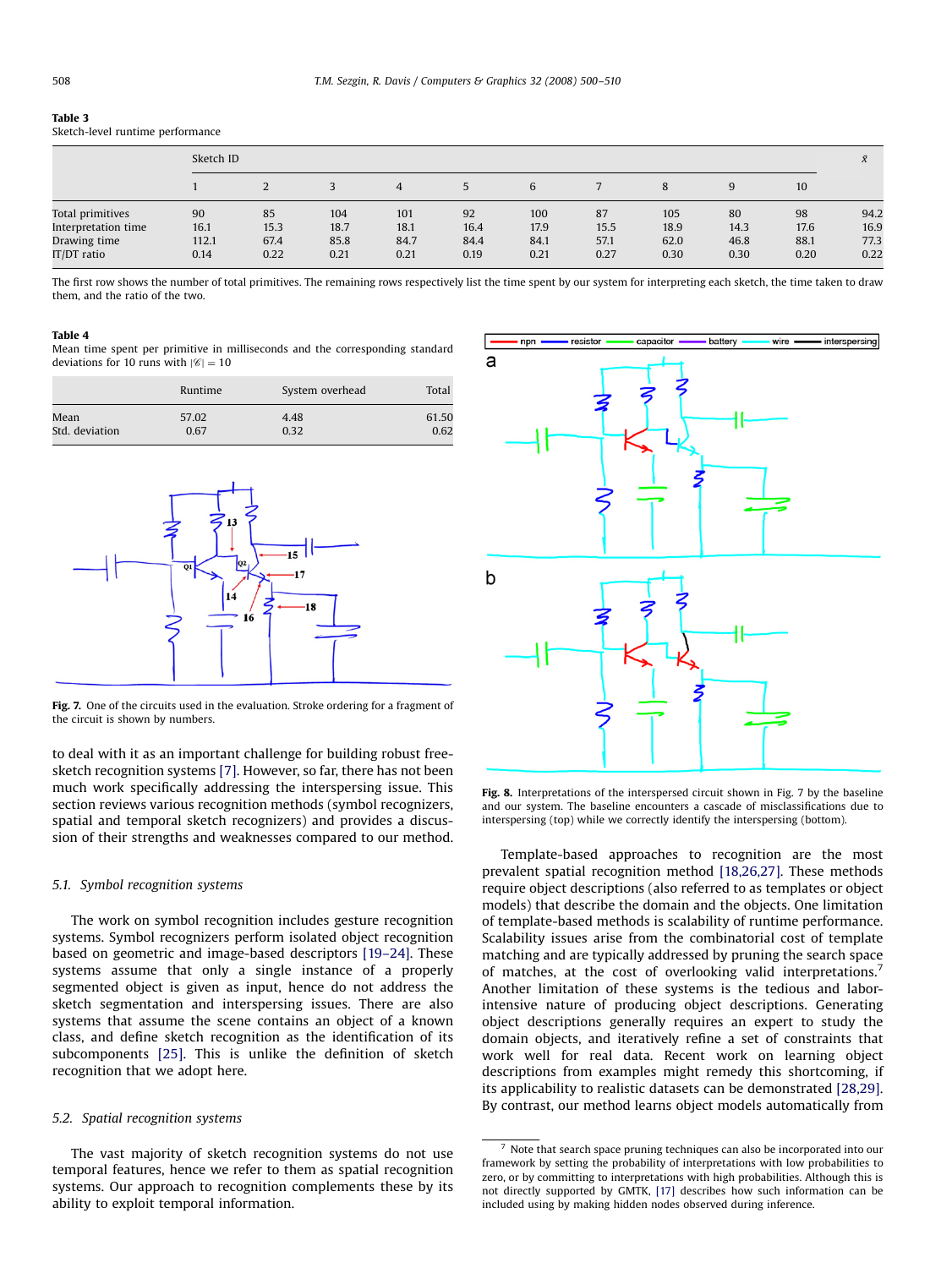examples and scales linearly with the sketch size. It is also worth noting that two of the systems mentioned above, [\[26,27\]](#page-10-0), were designed and evaluated for online recognition scenarios in the sense that their interpretations were updated after each stroke is added. Thus, their performance implicitly depends on the drawing order, and—perhaps to a greater extent—on the existence (or lack thereof) of interspersings. We believe it would be interesting to investigate the effect of interspersing on the matching time and recognition rates of these methods. This would give us a better understanding of how these methods deal with real data.

Szummer et al. [\[30\]](#page-10-0) describe a generative Bayesian framework for shape recognition. They use dynamic programming to achieve segmentation and classification simultaneously. The major strength of their approach is the ability to recognize messy drawings using single examples by assuming a Gaussian noise model. As was the case for some of the approaches described above, the authors make certain assumptions to keep the search for the optimal segmentation tractable. Specifically they assume that subsets of stroke fragments considered during segmentation contain no more than seven straight line segments. This might be a severe limitation in domains with moderately complex objects, such as the sloppy stick-figures considered by Mahoney et al. [\[18,31\]](#page-10-0) or the domain of military course of action diagrams.

Later work by Szummer et al. [\[32\]](#page-10-0) describes a graphical model for simultaneously segmenting and labeling organizational charts. In that work, they demonstrate that labeling and segmenting a sketch simultaneously improves recognition performance. They use a set of 98 features, some of which they claim to be temporal, but there is no information on the specifics of any of the features. They also make a number of simplifying assumptions to keep the search tractable (e.g., maximum clique size for recognition, hard thresholds for distance constraints).

In [\[33\],](#page-10-0) Kara et al. present a circuit diagram recognition system that does segmentation using a heuristic called ''ink-density'' and runs isolated symbol recognizers to generate an interpretation. Their system has a number of strengths such as fast recognition, support for multi-stroke objects and multi-object strokes and arbitrary stroke orderings within each object. On the other hand the segmentation algorithm used in this work does not handle interspersed drawing, so the user is required to finish an object before starting a new one.

Shilman et al. present a discriminative recognition framework combining stroke-based and image-based features [\[34\].](#page-10-0) Their features are purely spatial and image-based, hence interspersing is not an issue. However, as with some systems above, to keep their search tractable they assume that objects have no more than eight strokes, and that strokes constituting an object are located within a prespecified distance.

# 5.3. Temporal recognition systems

As noted briefly in the Introduction, a number of systems use temporal stroke orderings to perform sketch recognition [\[3–6\],](#page-10-0) but with the exception of [\[6\],](#page-10-0) none of these systems support stroke sharing and continuous feature representations as the system reported here does. The work in [\[6\]](#page-10-0), however, does not support interspersing, motivating the work presented here.

Work by Anderson et al. describes a symbol recognition method that models the temporal regularities using hidden Markov models and chain-code-based features [\[4\]](#page-10-0). They assume isolated objects, hence do not perform segmentation.

Simhon and Dudek present a sketch interpretation and curve refinement system using a hierarchical hidden Markov model (HHMM) [\[3\].](#page-10-0) They assume that the parameters of the object-level process (which they refer to as the scene level) is supplied by the user using a semantic graph representation. By contrast, we learn the parameters of the stroke-level and object-level patterns from data, and use the more efficient DBN representation to avoid the  $O(T^3)$  complexity of HHMMs. Also, they do not support interspersed drawing, multi-stroke objects and real-valued continuous features.

The HMM-based sketch recognition method presented in [\[5\]](#page-10-0) improves upon the work by Simhon and Dudek by allowing multistroke objects through combining matching results from multiple HMMs within a dynamic programming framework. However this work does not model object-level patterns, does not support continuous features, and assumes no interspersing.

# 6. Future work

As with other temporal recognition systems, our temporal model does not incorporate any spatial or geometric constraints beyond those used to encode stroke sequences, and as a result recognition is based strictly on temporal patterns, not shape. Although it is possible to augment our feature sets to include limited shape information extracted from bigrams or trigrams of primitives, integrating a comprehensive list of measurements reflecting constraints between arbitrary groups of strokes (as in [\[26\]](#page-10-0)) is currently not possible if we would like to accommodate interspersed drawing.<sup>8</sup> Therefore, combining spatial and temporal features in the presence of interspersing is an interesting avenue to pursue.

Studying drawing behaviors of real users in real world conditions for a variety of domains would give us a better understanding of why people intersperse strokes and how the domain affects the interspersing behavior. This might help us design better recognition systems. It would also be relevant for psychologists who are interested in the cognitive modeling of the drawing process. Our discussions with circuit design experts have revealed that the main cause of interspersings wires with transistors could be a design convention called ''following the current'' which advocates drawing from top (the positive voltage) towards the bottom of the page (ground). Further research is needed to see how and why people intersperse strokes in other domains, as has been initially explored in [\[7\].](#page-10-0)

It is also important to explore how properties of the user interface affect the interspersing behavior. For example, our domain contained fewer interspersings compared to the digital logic diagrams domain studied by [\[7\].](#page-10-0) Part of the difference might be due to reasons intrinsic to the domain, but properties of the user interface might also have an effect. For example, systems that use explicit buttons or timeouts for indicating segmentation (e.g., [\[23,35\]\)](#page-10-0) might instill and reinforce non-interspersed drawing habits that may carry over to applications which do not require such behavior. Effects of the interface design on the degree of temporal regularities and the interspersing behavior is worth exploring.

Finally, we need to find ways of handling interspersed drawing within other recognition frameworks. We have adopted a computational model of sketching that defines sketching as a stochastic generative process. This in turn shaped the way we addressed the interspersing problem. Further research is needed to find ways of addressing the problem within other frameworks. It is quite likely that the nature of the solution for each framework will depend on the specifics of the recognition algorithm in use (e.g., template matching, image based recognition). Establishing

<sup>&</sup>lt;sup>8</sup> If we assume no interspersings, an approach based on dynamic programming can be used to combine spatial and temporal constraints as outlined in [\[17\].](#page-10-0)